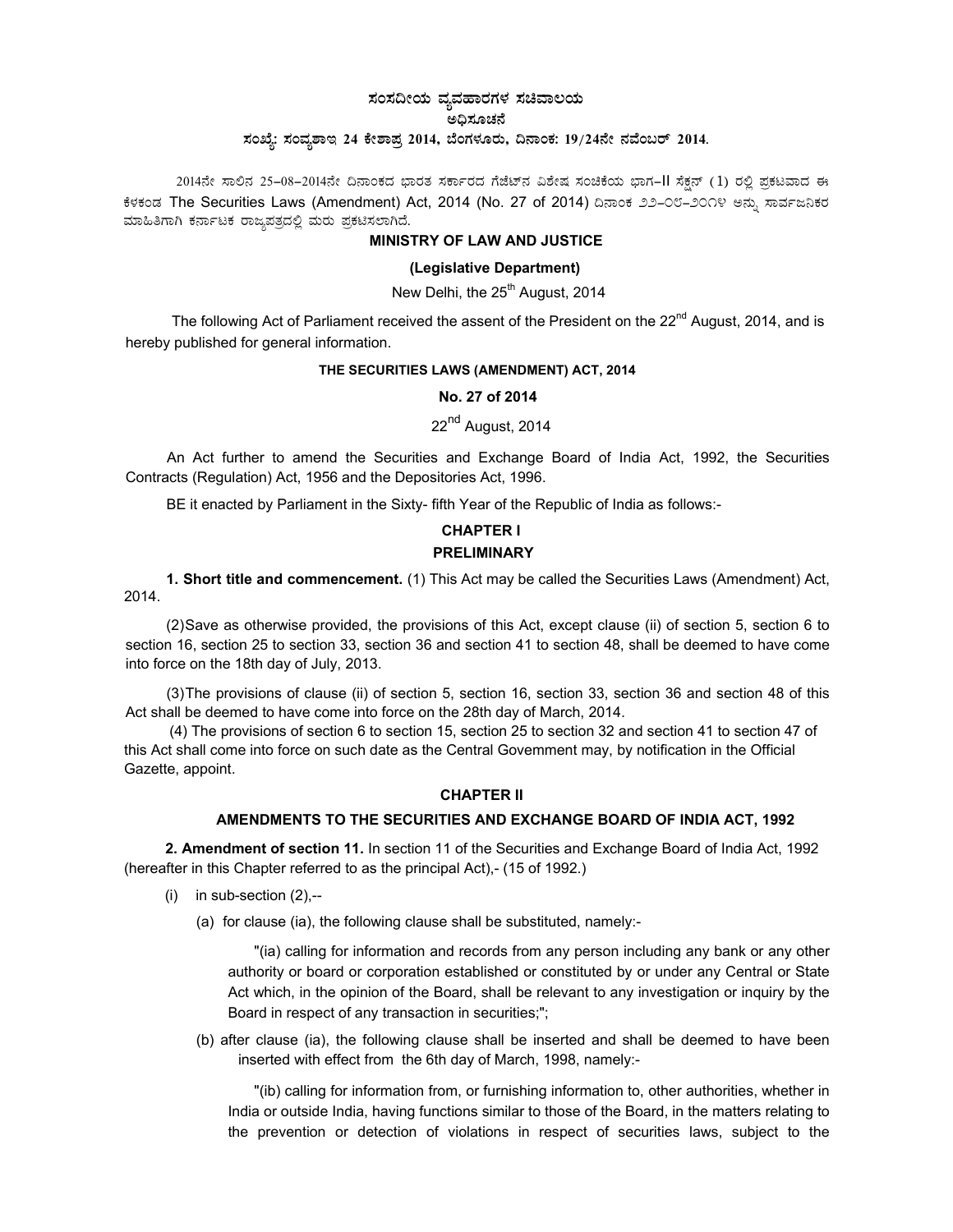provisions of other laws for the time being in force in this regard:

Provided that the Board, for the purpose of furnishing any information to any authority outside India, may enter into an arrangement or agreement or understanding with such authority with the prior approval of the Central Government;" ;

(ii) after sub-section (4), the following sub-section shall be inserted, namely:-

"(5) The amount disgorged, pursuant to a direction issued, under section 11B of this Act or section 12A of the Securities Contracts (Regulation) Act, 1956 (42 of 1956) or section 19 of the Depositories Act, 1996, (22 of 1996) as the case maybe, shall be credited to the Investor Protection and Education Fund established by the Board and such amount shall be utilised by the Board in accordance with the regulations made under this Act. " .

**3. Amendment of section 11 AA.** section 11 AA of the principal Act,

- (i) in sub-section (1),-
	- (a) after the word, brackets and figure" sub-section (2)", the words, brackets, figure and letter "or sub-section (2A)" shall be inserted;
	- (b) the following proviso shall be inserted, namely:-

"Provided that any pooling of funds under any scheme or arrangement, which is not registered with the Board or is not covered under sub-section (3), involving a corpus amount of one hundred crore rupees or more shall be deemed to be a collective investment scheme.";

- (ii) in sub-section (2), in the opening portion, for the word" company" , the word "person" shall be substituted;
- (iii) after sub-section (2), the following sub-section shall be inserted, namely:-

"(2A) Any scheme or arrangement made or offered by any person satisfying the conditions as may be specified in accordance with the regulations made under this Act. " ;

- (iv) in sub-section (3),-
- (a) after the word, brackets and figure" sub-section (2)", the words, brackets, figure and letter "or sub-section (2A)" shall be inserted;
- (b) after clause (viii), the following clause shall be inserted, namely:-"
	- (ix) such other scheme or arrangement which the Central Govermnent may, in consultation with the Board, notify,".
- **4. Amendment of section 11 B.** In section 11B of the principal Act, the following Explanation shall be inserted, namely:-

**"Explanation.-** For the removal of doubts, it is hereby declared that the power to issue directions under this section shall include and always be deemed to have been included the power to direct any person, who made profit or averted loss by indulging in any transaction or activity in contravention of the provisions of this Act or regulations made thereunder, to disgorge an amount equivalent to the wrongful gain made or loss averted by such contravention.".

**5. Amendment of section 11C.** In section 11C of the principal Act,--

- (i) in sub-section (8), for the words "the Judicial Magistrate of the first class having jurisdiction", the words "the Magistrate or Judge of such designated court in Mumbai, as may be notified by the Central Government" shall be substituted;
- (ii) after sub-section (8), the following sub-section shall be inserted, namely:--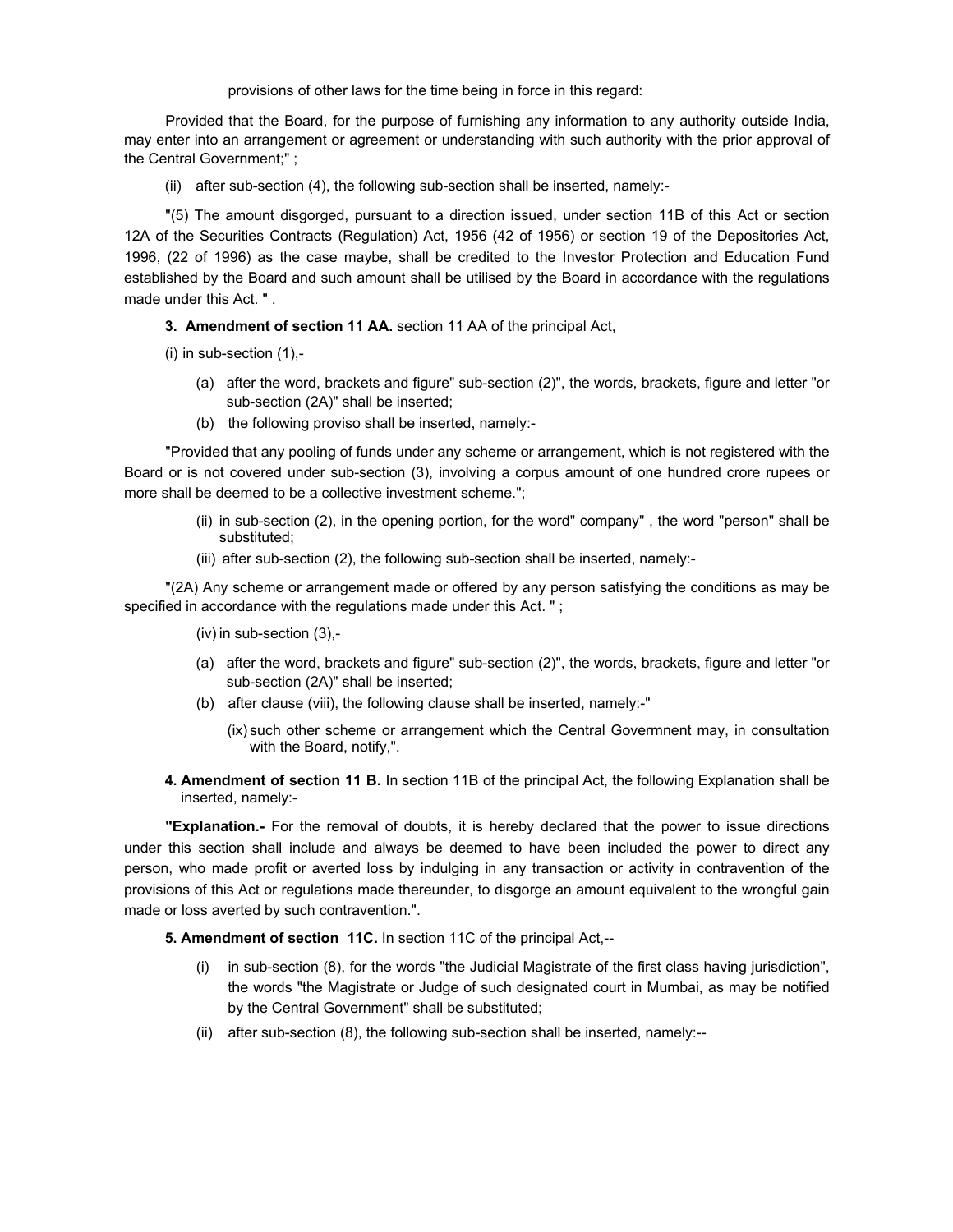"(8A) The authorised officer may requisition the services of any police officer or any officer of the Central Govermnent, or of both, to assist him for all or any of the purposes specified in sub-section (8) and it shall be the duty of every such officer to comply with such requisition.";

- (iii) in sub-section (9), for the words "the Magistrate" occurring at both the places, the words "the Magistrate or Judge of the Designated Court" shall be substituted;
- (iv) in sub-section (10), for the words "the Magistrate", the words "the Magistrate or Judge of the Designated Court" shall be substituted.

**6. Amendment of section 15A.** In section 15A of the principal Act, in clauses (a), (b) and (c), for the words "of one lakh rupees for each day during which such failure continues or one crore rupees, whichever is less", the words "which shall not be less than one lakh rupees but which may extend to one lakh rupees for each day during which such failure continues subject to a maximum of one crore rupees" shall be substituted.

**7. Amendment of section 15B.** In section 15B of the principal Act, for the words "of one lakh rupees for each day during which such failure continues or one crore rupees, whichever is less", the words "which shall not be less than one lakh rupees but which may extend to one lakh rupees for each day during which such failure continues subject to a maximum of one crore rupees" shall be substituted.

**8. Amendment of section l5C.** In section 15C of the principal Act, for the words "of one lakh rupees for each day during which such failure continues or one crore rupees, whichever is less", the words "which shall not be less than one lakh rupees but which may extend to one lakh rupees for each day during which such failure continues subject to a maximum of one crore rupees" shall be substituted.

## **9. Amendment of section 15D.** In section 15D of the principal Act,-

- (i) in clause (a), for the words "of one lakh rupees for each day during which he sponsors or carries on any collective investment scheme including mutual funds, or one crore rupees, whichever is less" , the words "which shall not be less than one lakh rupees but which may extend to one lakh rupees for each day during which he sponsors or carries on any such collective investment scheme including mutual funds subject to a maximum of one crore rupees" shall be substituted;
- (ii) in clauses (b), (c), (d), (e) and (f), for the words "of one lakh rupees for each day during which such failure continues or one crore rupees, whichever is less", the words "which shall not be less than one lakh rupees but which may extend to one lakh rupees for each day during which such failure continues subject to a maximum of one crore rupees" shall be substituted.

**10. Amendment of section 15E.** In section 15E of the principal Act, for the words "of one lakh rupees for each day during which such failure continues or one crore rupees, whichever is less", the words "which shall not be less than one lakh rupees but which may extend to one lakh rupees for each day during which such failure continues subject to a maximum of one crore rupees" shall be substituted.

## **11.Amendment of section 15F.** In section 15F of the principal Act,-

- (i) in clause (a), for the words" a penalty not exceeding five times the amount", the words, "a penalty which shall not be less than one lakh rupees but which may extend to" shall be substituted;
- (ii) in clause (b), for the words "of one lakh rupees for each day during which such failure continues, or one crore rupees, whichever is less", the words "which shall not be less than one lakh rupees but which may extend to one lakh rupees for each day during which he sponsors or carries on any such collective investment scheme including mutual funds subject to a maximum of one crore rupees" shall be substituted;
- (iii) in clause (c), for the words "of one lakh rupees or five times the amount of brokerage", the words "which shall not be less than one lakh rupees but which may extend to five times the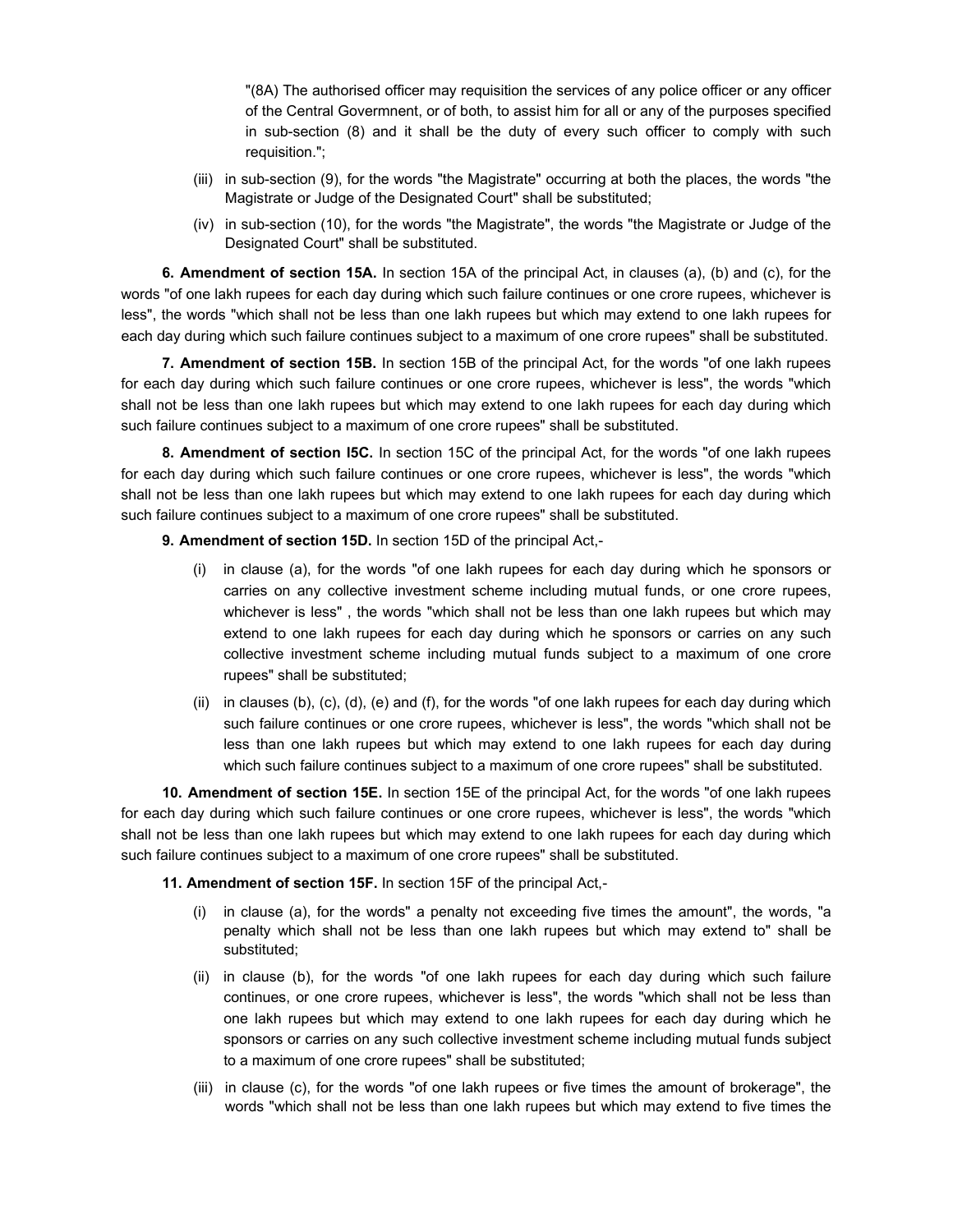amount of brokerage" shall be substituted.

**12. Amendment of section 15G.** In section 15G of the principal Act, for the words "of twenty- five crore rupees or three times the amount of profits made out of insider trading, whichever is higher", the words "which shall not be less than ten lakh rupees but which may extend to twenty-five crore rupees or three times the amount of profits made out of insider trading, whichever is higher" shall be substituted.

**13. Amendment of section 15H.** In section 15H of the principal Act, for the words "of twenty-five crore rupees or three times the amount of profits made out of such failure, whichever is higher", the words "which shall not be less than ten lakh rupees but which may extend to twenty-five crore rupees or three times the amount of profits made out of such failure, whichever is higher" shall be substituted.

**14. Amendment of section 15HA.** In section 15HA of the principal Act, for the words "of twenty- five crore rupees or three times the amount of profits made out of such practices, whichever is higher", the words "which shall not be less than five lakh rupees but which may extend to twenty-five crore rupees or three times the amount of profits made out of such practices, whichever is higher" shall be substituted.

**15. Amendment of section 15HB.** In section 15HB of the principal Act, for the words "liable to a penalty which may extend to one crore rupees", the words" liable to a penalty which shall not be less than one lakh rupees but which may extend to one crore rupees" shall be substituted.

**16. Amendment of section 15-I.** In section 15-I of the principal Act, after sub-section (2), the following sub-section shall be inserted, namely:--

"(3) The Board may call for and examine the record of any proceedings under this section and if it considers that the order passed by the adjudicating officer is erroneous to the extent it is not in the interests of the securities market, it may, after making or causing to be made such inquiry as it deems necessary, pass an order enhancing the quantum of penalty, if the circumstances of the case so justify:

Provided that no such order shall be passed unless the person concerned has been given an opportunity of being heard in the matter:

Provided further that nothing contained in this sub-section shall be applicable after an expiry of a period of three months from the date of the order passed by the adjudicating officer or disposal of the appeal under section 15T, whichever is earlier.".

**17. Insertion of new section 15JB.** After section 15JA of the principal Act, the following section shall be inserted and shall be deemed to have been inserted with effect from the 20th day of April, 2007, namely:-

**"15JB. Settlement of administrative and civil proceedings.** (1) Notwithstanding anything contained in any other law for the time being in force, any person, against whom any proceedings have been initiated or may be initiated under section 11, section 11B, section 11D, sub-section (3) of section 12 or section 15-I, may file an application in writing to the Board proposing for settlement of the proceedings initiated or to be initiated for the alleged defaults.

(2) The Board may, after taking into consideration the nature, gravity and impact of defaults, agree to the proposal for settlement, on payment of such sum by the defaulter or on such other terms as may be determined by the Board in accordance with the regulations made under this Act.

(3) The settlement proceedings under this section shall be conducted in accordance with the procedure specified in the regulations made under this Act.

(4) No appeal shall lie under section 15T against any order passed by the Board or adjudicating officer, as the case may be, under this section.".

**18.Amendment of section 15T.** In section 15T of the principal Act, sub-section (2) shall be omitted.

**19.Amendment of section 26.** In section 26 of the principal Act, sub-section (2) shall be omitted.

**20.Insertion of new sections 26A, 26B, 26C, 26D and 26E.** After section 26 of the principal Act, the following sections shall be inserted, namely:-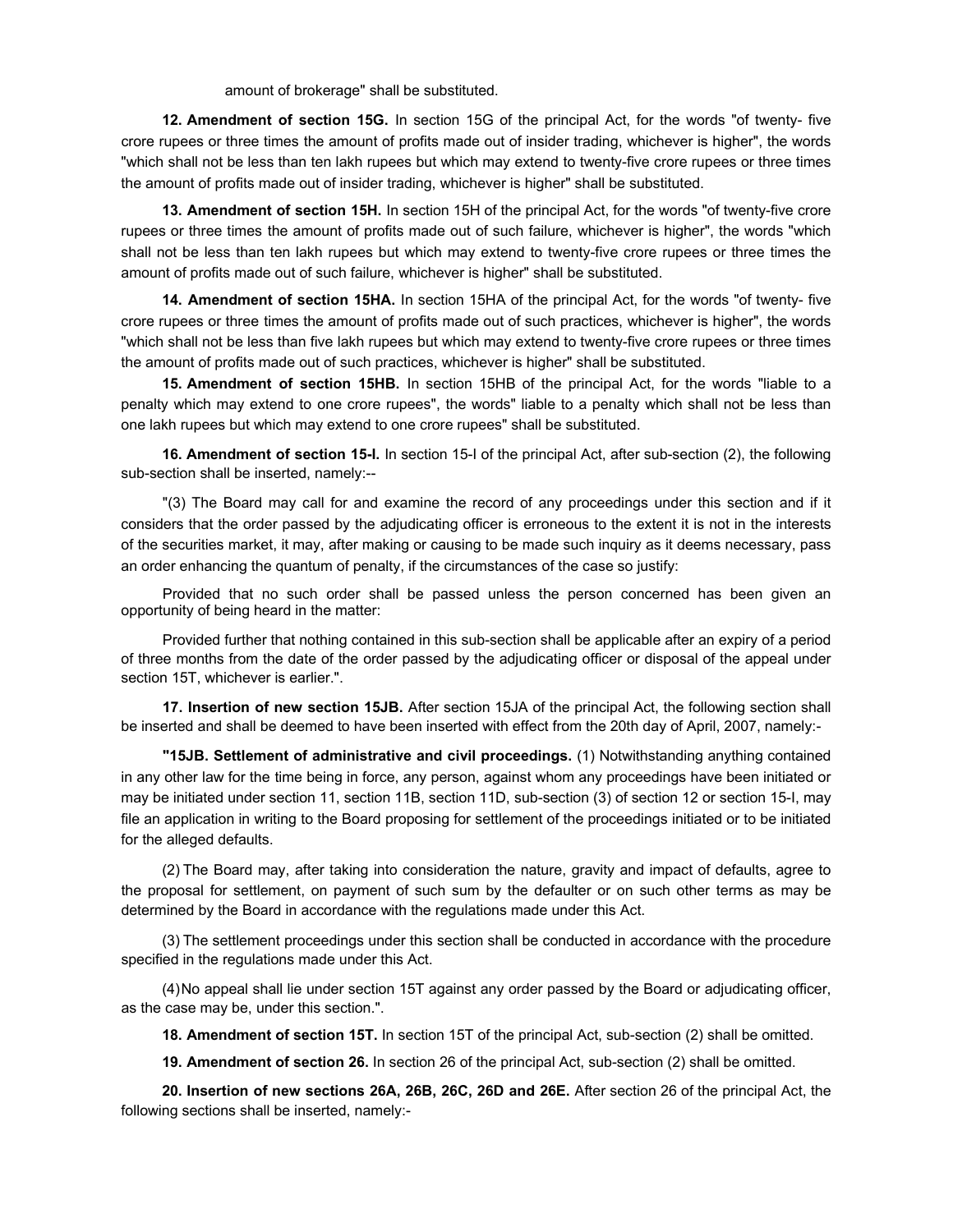**"26A. Establishment of Special Courts.** (1) The Central Government may, for the purpose of providing speedy trial of offences under this Act, by notification, establish or designate as many Special Courts as may be necessary.

(2) A Special Court shall consist of a single judge who shall be appointed by the Central Government with the concurrence of the Chief Justice of the High Court within whose jurisdiction the judge to be appointed is working.

(3) A person shall not be qualified for appointment as a judge of a Special Court unless he is, immediately before such appointment, holding the office of a Sessions Judge or an Additional Sessions Judge, as the case may be.

**26B. Offences triable by Special Courts.** Notwithstanding anything contained in the Code of Criminal Procedure, 1973, all offences under this Act committed prior to the date of commencement of the Securities Laws (Amendment) Act, 2014 (2 of 1974) or on or after the date of such commencement, shall be taken cognizance of and tried by the Special Court established for the area in which the offence is committed or where there are more Special Courts than one for such area, by such one of them as may be specified in this behalf by the High Court concerned.

**26C. Appeal and revision.** The High Court may exercise, so far as may be applicable, all the powers conferred by Chapters XXIX and XXX of the Code of Criminal Procedure, 1973 (2 of 1974) on a High Court, as if a Special Court within the local limits of the jurisdiction of the High Court were a Court of Session trying cases within the local limits of the jurisdiction of the High Court.

**26D. Application of Code to proceedings before Special Court.** (1) Save as otherwise provided in this Act, the provisions of the Code of Criminal Procedure, 1973 (2 of 1974) shall apply to the proceedings before a Special Court and for the purposes of the said provisions, the Special Court shall be deemed to be a Court of Session and the person conducting prosecution before a Special Court shall be deemed to be a Public Prosecutor within the meaning of clause (u) of section 2 of the Code of Criminal Procedure, 1973.

(2) The person conducting prosecution referred to in sub-section (1) should have been in practice as an advocate for not less than seven years or should have held a post, for a period of not less than seven years, under the Union or a State, requiring special knowledge of law.

**26E. Transitional provisions.** Any offence committed under this Act, which is triable by a Special Court shall, until a Special Court is established, be taken cognizance of and tried by a Court of Session exercising jurisdiction over the area, notwithstanding anything contained in the Code of Criminal Procedure, 1973: (2 of 1974)

Provided that nothing contained in this section shall affect the powers of the High Court under section 407 of the Code of Criminal Procedure, 1973 (2 of 1974) to transfer any case or class of cases taken cognizance by a Court of Session under this section.".

**21. Insertion of new section 28A.** After section 28 of the principal Act, the following section shall be inserted, namely:-

**'28A. Recovery of amounts.** (1) If a person fails to pay the penalty imposed by the adjudicating officer or fails to comply with any direction of the Board for refund of monies or fails to comply with a direction of disgorgement order issued under section 11B or fails to pay any fees due to the Board, the Recovery Officer may draw up under his signature a statement in the specified form specifying the amount due from the person (such statement being hereafter in this Chapter referred to as certificate) and shall proceed to recover from such person the amount specified in the certificate by one or more of the following modes, namely:-

- (a) attachment and sale of the person's movable property;
- (b) attachment of the person's bank accounts;
- (c) attachment and sale of the person's immovable property;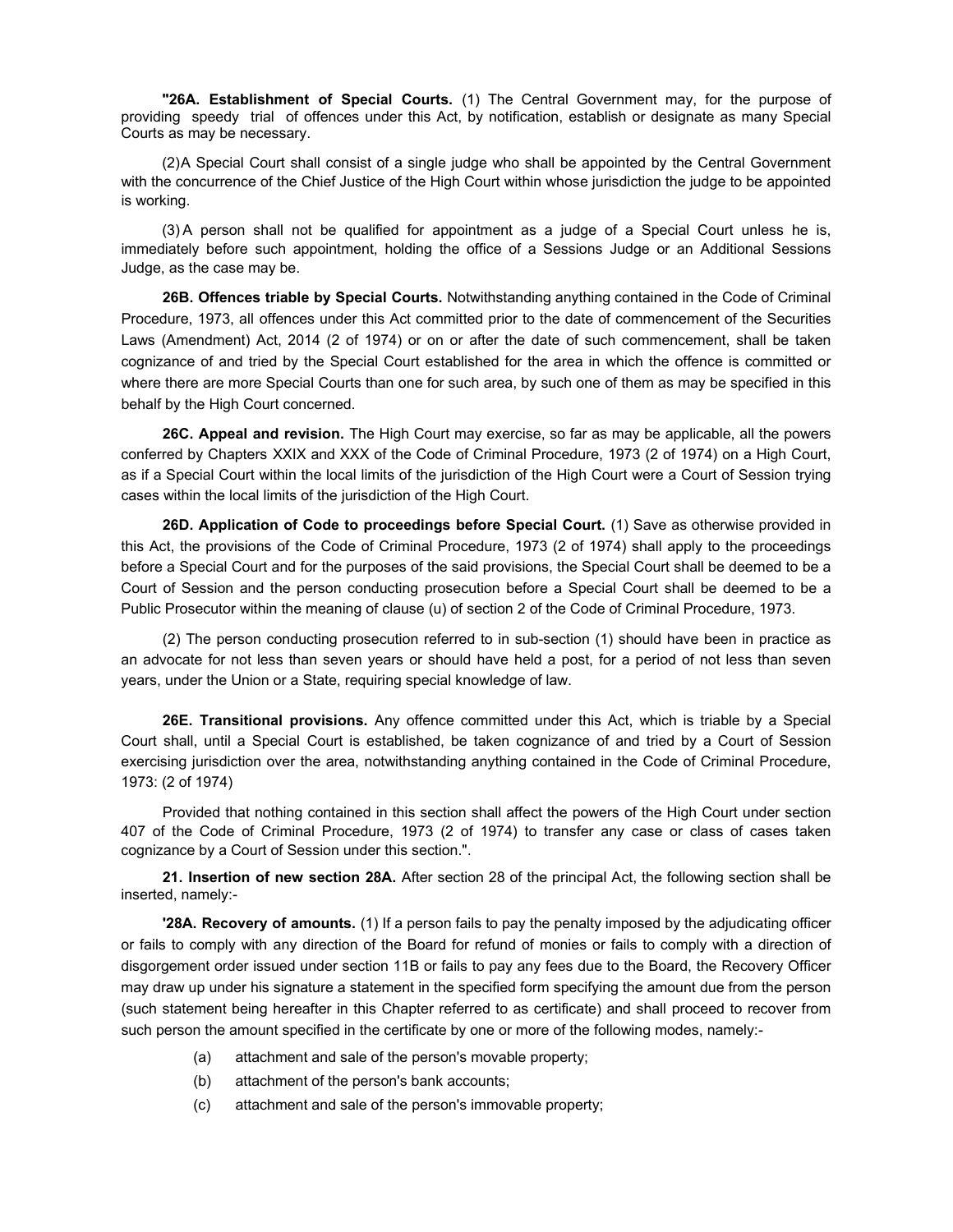- (d) arrest of the person and his detention in prison;
- (e) appointing a receiver for the management of the person's movable and immovable properties,

and for this purpose, the provisions of sections 220 to 227, 228A, 229, 232, the Second and Third Schedules to the Income-tax Act, 1961 and the Income-tax (Certificate Proceedings) Rules, 1962, (43 of 1961) as in force from time to time, in so far as may be, apply with necessary modifications as if the said provisions and the rules made thereunder were the provisions of this Act and referred to the amount due under this Act instead of to income-tax under the Income-tax Act, 1961.

**Explanation 1.-** For the purposes of this sub-section, the person's movable or immovable property or monies held in bank accounts shall include any property or monies held in bank accounts which has been transferred directly or indirectly on or after the date when the amount specified in certificate had become due, by the person to his spouse or minor child or son's wife or son's minor child, otherwise than for adequate consideration, and which is held by, or stands in the name of, any of the persons aforesaid; and so far as the movable or immovable property or monies held in bank accounts so transferred to his minor child or his son's minor child is concerned, it shall, even after the date of attainment of majority by such minor child or son's minor child, as the case may be, continue to be included in the person's movable or immovable property or monies held in bank accounts for recovering any amount due from the person under this Act.

**Explanation 2.-** Any reference under the provisions of the Second and Third Schedules to the Incometax Act, 1961 and the Income-tax (Certificate Proceedings) (43 of 1961) Rules, 1962 to the assessee shall be construed as a reference to the person specified in the certificate.

**Explanation 3.-** Any reference to appeal in Chapter XVIID and the Second Schedule to the Income-tax Act, 1961, shall be construed as a reference to appeal before the Securities Appellate Tribunal under section 15T of this Act.

(2) The Recovery Officer shall be empowered to seek the assistance of the local district administration while exercising the powers under sub-section (1).

(3) Notwithstanding anything contained in any other law for the time being in force, the recovery of amounts by a Recovery Officer under sub-section (1), pursuant to non-compliance with any direction issued by the Board under section 11B, shall have precedence over any other claim against such person.

(4)For the purposes of sub-sections (1), (2) and (3), the expression "Recovery Officer" means any officer of the Board who may be authorised, by general or special order in writing, to exercise the powers of a Recovery Officer.'.

**22. Amendment of section 30.** In section 30 of the principal Act, in sub-section (2),-

(i) after clause (c), the following clauses shall be inserted, namely:-

"(ca) the utilisation of the amount credited under sub-section (5) of section 11;

(cb) the fulfilment of other conditions relating to collective investment scheme

under sub-section (2A) of section 11AA;";

(ii) after clause (d), the following clauses shall be inserted, namely:-

"(da) the terms determined by the Board for settlement of proceedings under sub-section (2) and the procedure for conducting of settlement proceedings under sub-section (3) of section 15JB;

(db) any other matter which is required to be, or may be, specified by regulations or in respect of which provision is to be made by regulations.".

**23. Insertion of new section 34A.** After section 34 of the principal Act, the following section shall be inserted, namely:-

**"34A. Validation of certain acts.** Any act or thing done or purporting to have been done under the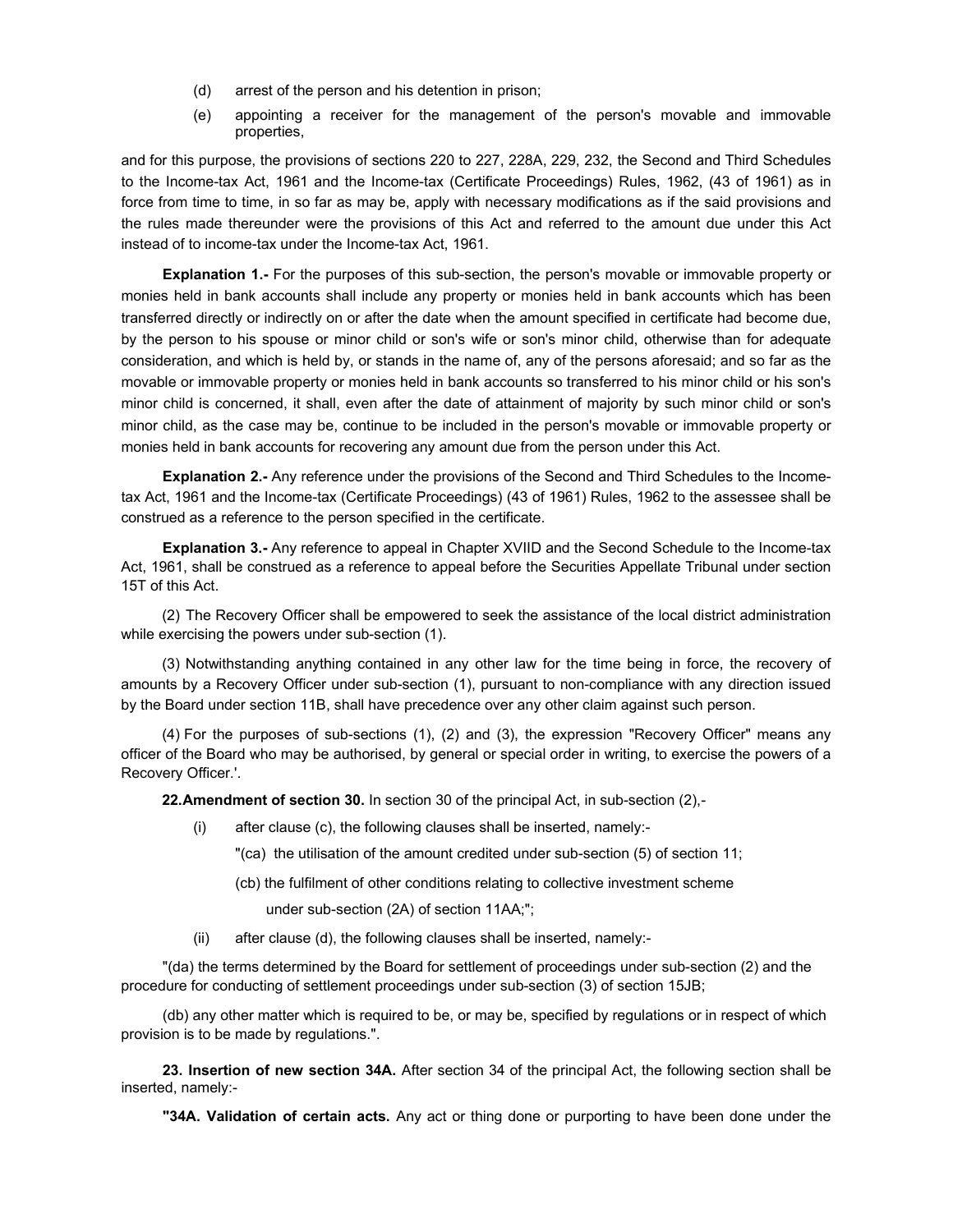principal Act, in respect of calling for information from, or furnishing information to, other authorities, whether in India or outside India, having functions similar to those of the Board and in respect of settlement of administrative and civil proceedings, shall, for all purposes, be deemed to be valid and effective as if the amendments made to the principal Act had been in force at all material times. " .

#### **CHAPTER III**

## **AMENDMENTS TO THE SECURITIES CONTRACTS (REGULATION) ACT, 1956**

**24. Amendment of section 12A.** In section 12A of the Securities Contracts (Regulation) Act, 1956 (42 of 1956) (hereafter in this Chapter referred to as the principal Act), the following Explanation shall be inserted, namely:-

"Explanation.- For the removal of doubts, it is hereby declared that power to issue directions under this section shall include and always be deemed to have been included the power to direct any person, who made profit or averted loss by indulging in any transaction or activity in contravention of the provisions of this Act or regulations made thereunder, to disgorge an amount equivalent to the wrongful gain made or loss averted by such contravention.".

**25.Amendment of section 23A.** In section 23A of the principal Act, in clauses (a) and (b), for the words "of one lakh rupees for each day during which such failure continues or one crore rupees, whichever is less", the words "which shall not be less than one lakh rupees but which may extend to one lakh rupees for each day during which such failure continues subject to a maximum of one crore rupees" shall be substituted.

**26. Amendment of section 23B.** In section 23B of the principal Act, for the words "of one lakh rupees for each day during which such failure continues or one crore rupees, whichever is less", the words "which shall not be less than one lakh rupees but which may extend to one lakh rupees for each day during which such failure continues subject to a maximum of one crore rupees" shall be substituted.

**27. Amendment of section 23C.** In section 23C of the principal Act, for the words "of one lakh rupees for each day during which such failure continues or one crore rupees, whichever is less", the words "which shall not be less than one lakh rupees but which may extend to one lakh rupees for each day during which such failure continues subject to a maximum of one crore rupees" shall be substituted.

**28. Amendment of section 23D.** In section 23D of the principal Act, for the words" liable to a penalty not exceeding one crore rupees", the words" liable to a penalty which shall not be less than one lakh rupees but which may extend to one crore rupees" shall be substituted.

**29.Amendment of section 23E.** In section 23 E of the principal Act, for the words" liable to a penalty not exceeding twenty-five crore rupees", the words "liable to a penalty which shall not be less than five lakh rupees but which may extend to twenty- five crore rupees" shall be substituted.

**30.Amendment of section 23F.** In section 23 F of the principal Act, for the words" liable to a penalty not exceeding twenty-five crore rupees", the words "liable to a penalty which shall not be less than five lakh rupees but which may extend to twenty- five crore rupees" shall be substituted.

**31.Amendment of section 23G.** In section 23G of the principal Act, for the words" liable to a penalty not exceeding twenty-five crore rupees", the words "liable to a penalty which shall not be less than five lakh rupees but which may extend to twenty- five crore rupees" shall be substituted.

**32. Amendment of section 23H.** In section 23H of the principal Act, for the words "liable to a penalty which may extend to one crore rupees", the words "liable to a penalty which shall not be less than one lakh rupees but which may extend to one crore rupees" shall be substituted.

**33. Amendment of section 23-1.** In section 23-1 of the principal Act, after sub-section (2), the following sub-section shall be inserted, namely:--

"(3) The Board may call for and examine the record of any proceedings under this section and if it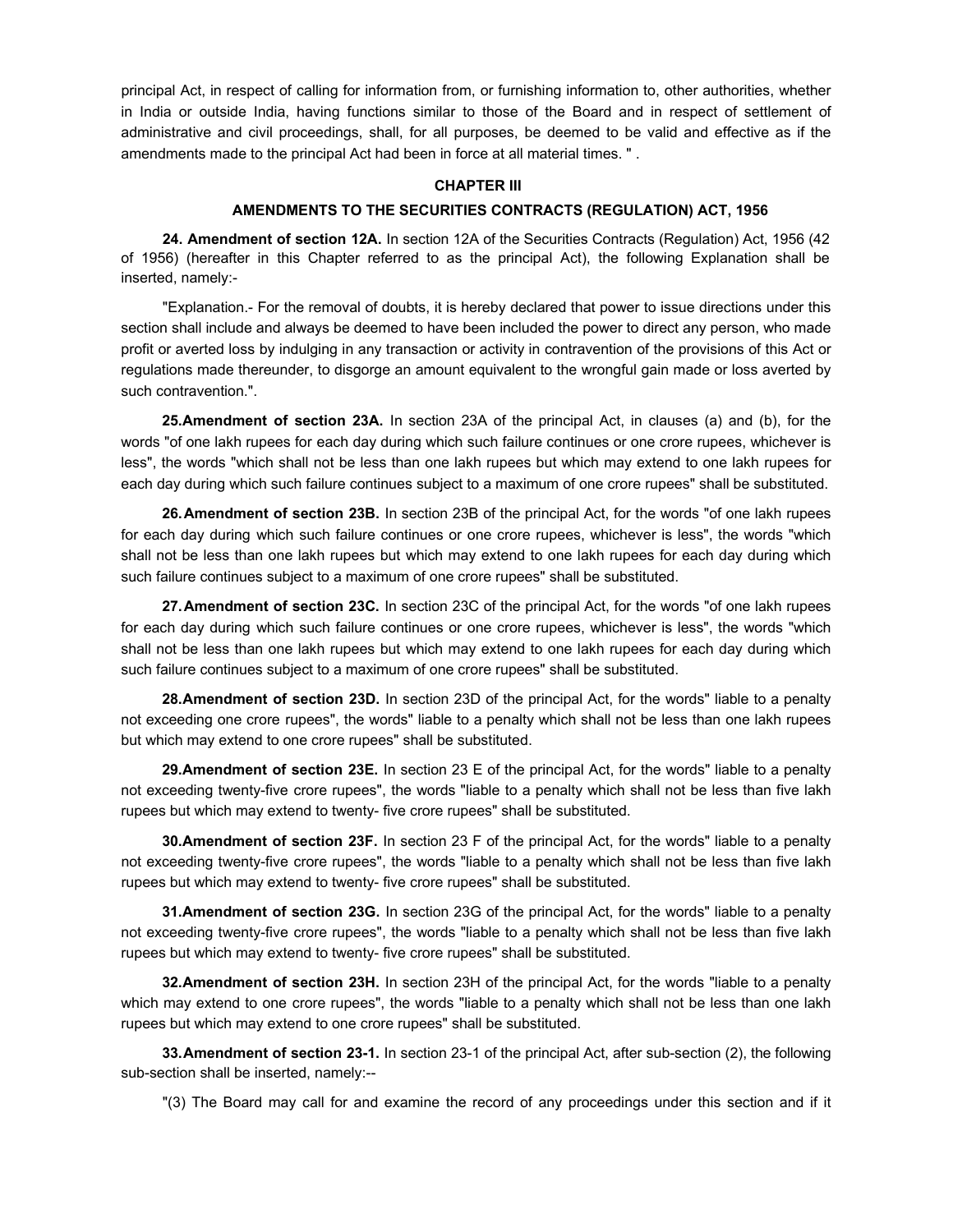considers that the order passed by the adjudicating officer is erroneous to the extent it is not in the interests of the securities market, it may, after making or causing to be made such inquiry as it deems necessary, pass an order enhancing the quantum of penalty, if the circumstances of the case so justify:

Provided that no such order shall be passed unless the person concerned has been given an opportunity of being heard in the matter:

Provided further that nothing contained in this sub-section shall be applicable after an expiry of a period of three months from the date of the order passed by the adjudicating officer or disposal of the appeal under section 23L, whichever is earlier.".

**34. Insertion of new section 23JA.** After section 23J of the principal Act, the following section shall be inserted and shall be deemed to have been inserted with effect from the 20th day of April, 2007, namely:-

**"23JA. Settlement of administrative and civil proceedings.** (1) Notwithstanding anything contained in any other law for the time being in force, any person, against whom any proceedings have been initiated or may be initiated under section 12A or section 23 - I, may file an application in writing to the Board proposing for settlement of the proceedings initiated or to be initiated for the alleged defaults.

(2) The Board may, after taking into consideration the nature, gravity and impact of defaults, agree to the proposal for settlement, on payment of such sum by the defaulter or on such other terms as may be determined by the Board in accordance with the regulations made under the Securities and Exchange Board of India Act, 1992. (15 of 1992)

(3) For the purposes of settlement under this section, the procedure as specified by the Board under the Securities and Exchange Board of India Act, 1992 shall apply. (15 of 1992)

(4) No appeal shall lie under section 23L against any order passed by the Board or the adjudicating officer, as the case may be, under this section. ".

**35. Insertion of new section 23JB.** After section 23JA of the principal Act as so inserted, the following section shall be inserted, namely:-

**'23JB. Recovery of amounts.** (1) If a person fails to pay the penalty imposed by the adjudicating officer or fails to comply with a direction of disgorgement order issued under section 12A or fails to pay any fees due to the Board, the Recovery Officer may draw up under his signature a statement in the specified form specifying the amount due from the person (such statement being hereafter in this Chapter referred to as certificate) and shall proceed to recover from such person the amount specified in the certificate by one or more of the following modes, namely:-

- (a) attachment and sale of the person's movable property;
- (b) attachment of the person's bank accounts;
- (c) attachment and sale of the person's immovable property;
- (d) arrest of the person and his detention in prison;
- (e) appointing a receiver for the management of the person's movable and immovable properties,

and for this purpose, the provisions of sections 220 to 227, 228A, 229, 232, the Second and Third Schedules to the Income-tax Act, 1961 (43 of 1961) and the Income-tax (Certificate Proceedings) Rules, 1962, as in force from time to time, in so far as may be, apply with necessary modifications as if the said provisions and the rules thereunder were the provisions of this Act and referred to the amount due under this Act instead of to income-tax under the Income-taxAct, 1961.

**Explanation 1.-** For the purposes of this sub-section, the person's movable or immovable property or monies held in bank accounts shall include any property or monies held in bank accounts which has been transferred, directly or indirectly on or after the date when the amount specified in certificate had become due, by the person to his spouse or minor child or son's wife or son's minor child, otherwise than for adequate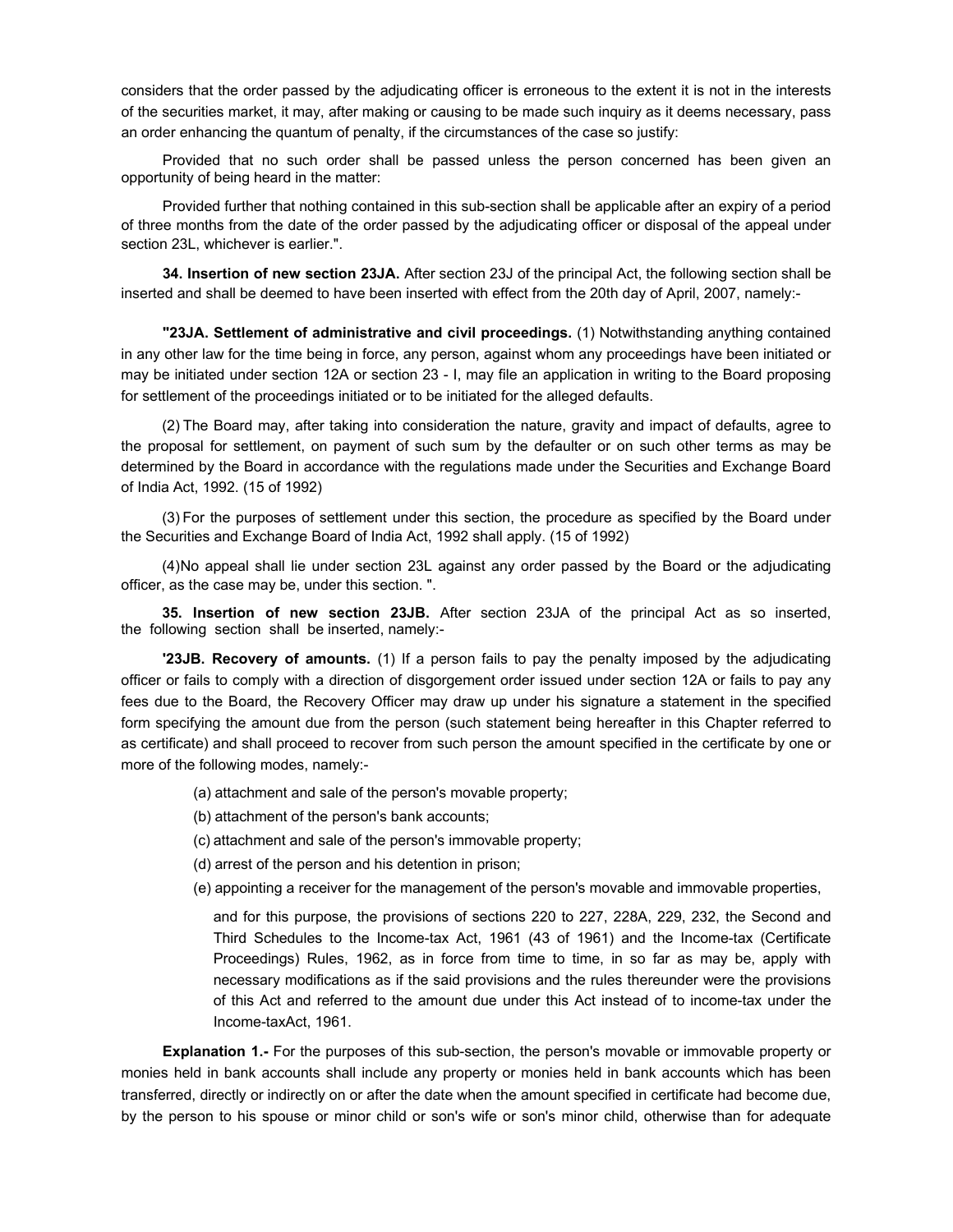consideration, and which is held by, or stands in the name of, any of the persons aforesaid; and so far as the movable or immovable property or monies held in bank accounts so transferred to his minor child or his son's minor child is concerned, it shall, even after the date of attainment of majority by such minor child or son's minor child, as the case may be, continue to be included in the person's movable or immovable property or monies held in bank accounts for recovering any amount due from the person under this Act.

**Explanation 2.-** Any reference under the provisions of the Second and Third Schedules to the Incometax Act, 1961 (43 of 1961) and the Income-tax (Certificate Proceedings) Rules, 1962 to the assessee shall be construed as a reference to the person specified in the certificate.

**Explanation 3.-** Any reference to appeal in Chapter XVIID and the Second Schedule to the Income-tax Act, 1961, (43 of 1961) shall be construed as a reference to appeal before the Securities Appellate Tribunal under section 23L of this Act.

(2) The Recovery Officer shall be empowered to seek the assistance of the local district administration while exercising the powers under sub-section (1).

(3) Notwithstanding anything contained in any other law for the time being in force, the recovery of amounts by a Recovery Officer under sub-section (1), pursuant to non-compliance with any direction issued by the Board under section 12A, shall have precedence over any other claim against such person.

(4)For the purposes of sub-sections (1), (2) and (3), the expression "Recovery Officer" means any officer of the Board who may be authorised, by general or special order in writing to exercise the powers of a Recovery Officer.'.

**36.Amendment of section 23L.** In section 23L of the principal Act, in sub-section (1), after the word, figure and letter "section 4B", the words, brackets, figures and letter "or sub-section (3) of section 23 -I" shall be inserted.

**37.Amendment of section 26.** In section 26 of the principal Act, sub-section (2) shall be omitted.

**38. Insertion of new sections 26A, 26B, 26C, 26D and 26E.** After section 26 of the principal Act, the following sections shall be inserted, namely:-

**"26A. Establishment of Special Courts.** (1) The Central Government may, for the purpose of providing speedy trial of offences under this Act, by notification, establish or designate as many Special Courts as may be necessary.

(2) A Special Court shall consist of a single judge who shall be appointed by the Central Government with the concurrence of the Chief Justice of the High Court within whose jurisdiction the judge to be appointed is working.

(3) A person shall not be qualified for appointment as a judge of a Special Court unless he is, immediately before such appointment, holding the office of a Sessions Judge or an Additional Sessions Judge, as the case may be.

**26B. Offences triable by Special Courts.** Notwithstanding anything contained in the Code of Criminal Procedure, 1973, all offences under this Act committed prior to the date of commencement of the Securities Laws (Amendment) Act, 2014 (2 of 1974) or on or after the date of such commencement, shall be taken cognizance of and tried by the Special Court established for the area in which the offence is committed or where there are more Special Courts than one for such area, by such one of them as may be specified in this behalf by the High Court concerned.

**26C. Appeal and Revision.** The High Court may exercise, so far as may be applicable, all the powers conferred by Chapters XXIX and XXX of the Code of Criminal Procedure, 1973 on a (2 of 1974) High Court, as if a Special Court within the local limits of the jurisdiction of the High Court were a Court of Session trying cases within the local limits of the jurisdiction of the High Court.

**26D. Application of Code to proceedings before Special Court.** (1) Save as otherwise provided in this Act, the provisions of the Code of Criminal Procedure, 1973 (2 of 1974) shall apply to the proceedings before a Special Court and for the purposes of the said provisions, the Special Court shall be deemed to be a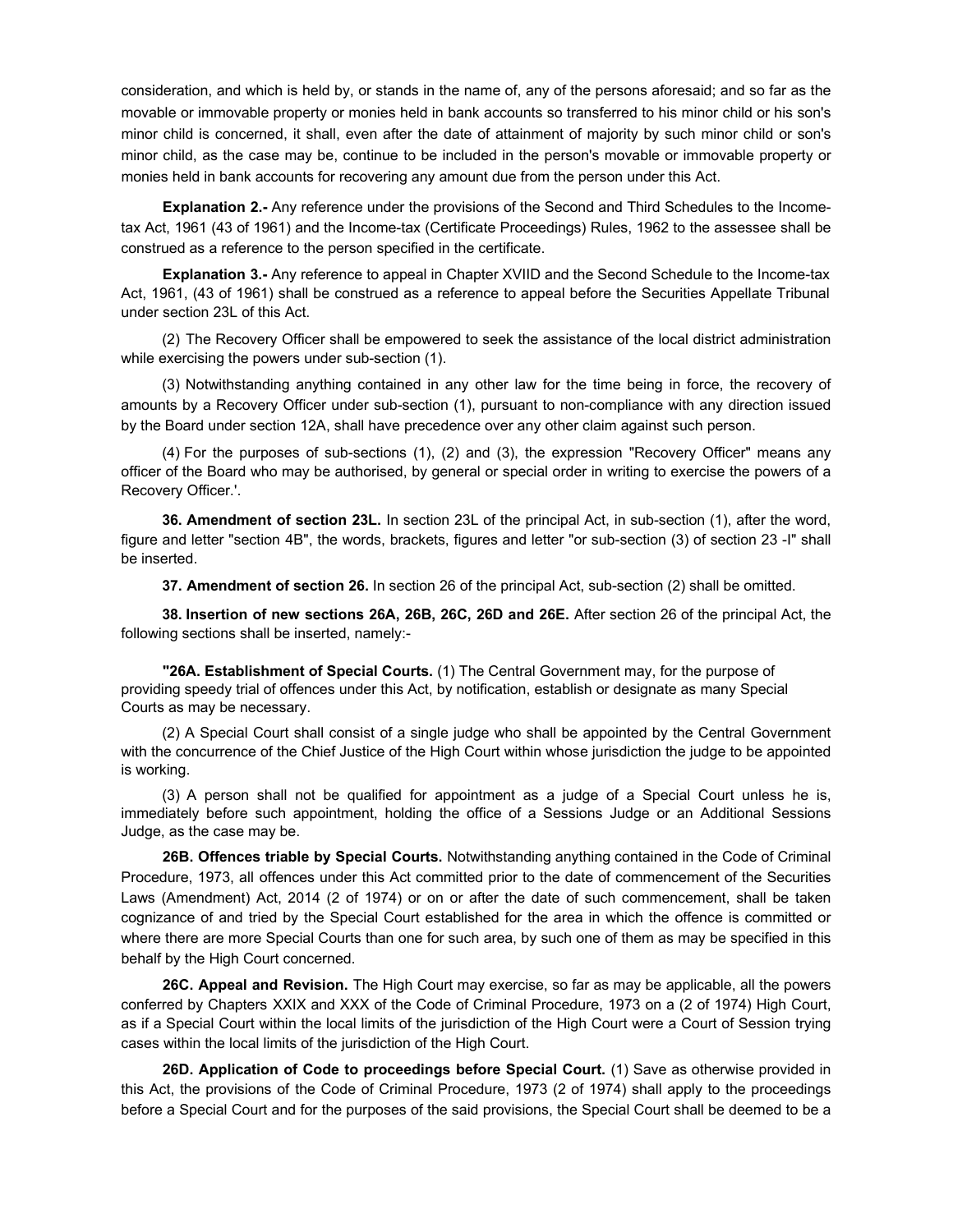Court of Session and the person conducting prosecution before a Special Court shall be deemed to be a Public Prosecutor within the meaning of clause (u) of section 2 of the Code of Criminal Procedure, 1973. (2 of 1974)

(2) The person conducting prosecution referred to in sub-section (1) should have been in practice as an advocate for not less than seven years or should have held a post, for a period of not less than seven years, under the Union or a State, requiring special knowledge of law.

**26E. Trasitional provisions.** Any offence committed under this Act, which is triable by a Special Court Transitional shall, until a Special Court is established, be taken cognizance of and tried by a Court provisions of Session exercising jurisdiction over the area, notwithstanding anything contained in the Code of Criminal Procedure, 1973:

Provided that nothing contained in this section shall affect the powers of the High Court under section 407 of the Code to transfer any case or class of cases taken cognizance by a Court of Session under this section.".

**39. Amendment of section 31.** In section 31 of the principal Act, in sub-section (2), after clause (b), the following Amendment clauses shall be inserted, namely:- of section 31.

"(c) the terms determined by the Board for settlement of proceedings under sub-section (2) of section 23JA;

(d) any other matter which is required to be, or may be, specified by regulations or in respect of which provision is to be made by regulations. ".

 **40. Insertion of new section 32.** After section 31 of the prinipal Act, the following section shall be inserted, namely:-

**"32. Validation of certain acts.** Any act or thing done or purporting to have been done under the principal Act, in respect of settlement of administrative and civil proceedings, shall, for all purposes, be deemed to be valid and effective as if the amendments made to the principal Act had been in force at all material times. " .

#### **CHAPTER IV**

#### **AMENDMENTS TO THE DEPOSITORIES ACT, 1996**

**41. Amendment of section 19.** In section 19 of the Depositories Act, 1996 (22 of 1996) (hereafter in this Chapter referred to as the principal Act), the following Explanation shall be inserted, namely:-

"Explanation.- For the removal of doubts, it is hereby declared that power to issue directions under this section shall include and always be deemed to have been included the power to direct any person, who made profit or averted loss by indulging in any transaction or activity in contravention of the provisions of this Act or regulations made thereunder, to disgorge an amount equivalent to the wrongful gain made or loss averted by such contravention.".

**42. Amendment of section 19A.** In section 19A of the principal Act, in clauses (a), (b) and (c), for the words "of one lakh rupees for each day during which such failure continues or one crore rupees, whichever is less", the words "which shall not be less than one lakh rupees but which may extend to one lakh rupees for each day during which such failure continues subject to a maximum of one crore rupees" shall be substituted.

**43. Amendment of section 19B.** In section 19B of the principal Act, for the words "of one lakh rupees for each day during which such failure continues or one crore rupees, whichever is less", the words "which shall not be less than one lakh rupees but which may extend to one lakh rupees for each day during which such failure continues subject to a maximum of one crore rupees" shall be substituted.

**44. Amendment of section 19C.** In section 19C of the principal Act, for the words "of one lakh rupees for each day during which such failure continues or one crore rupees, whichever is less", the words "which shall not be less than one lakh rupees but which may extend to one lakh rupees for each day during which such failure continues subject to a maximum of one crore rupees" shall be substituted.

**45. Amendment of section 19D.** In section 19D of the principal Act, for the words "of one lakh rupees for each day during which such failure continues or one crore rupees, whichever is less", the words "which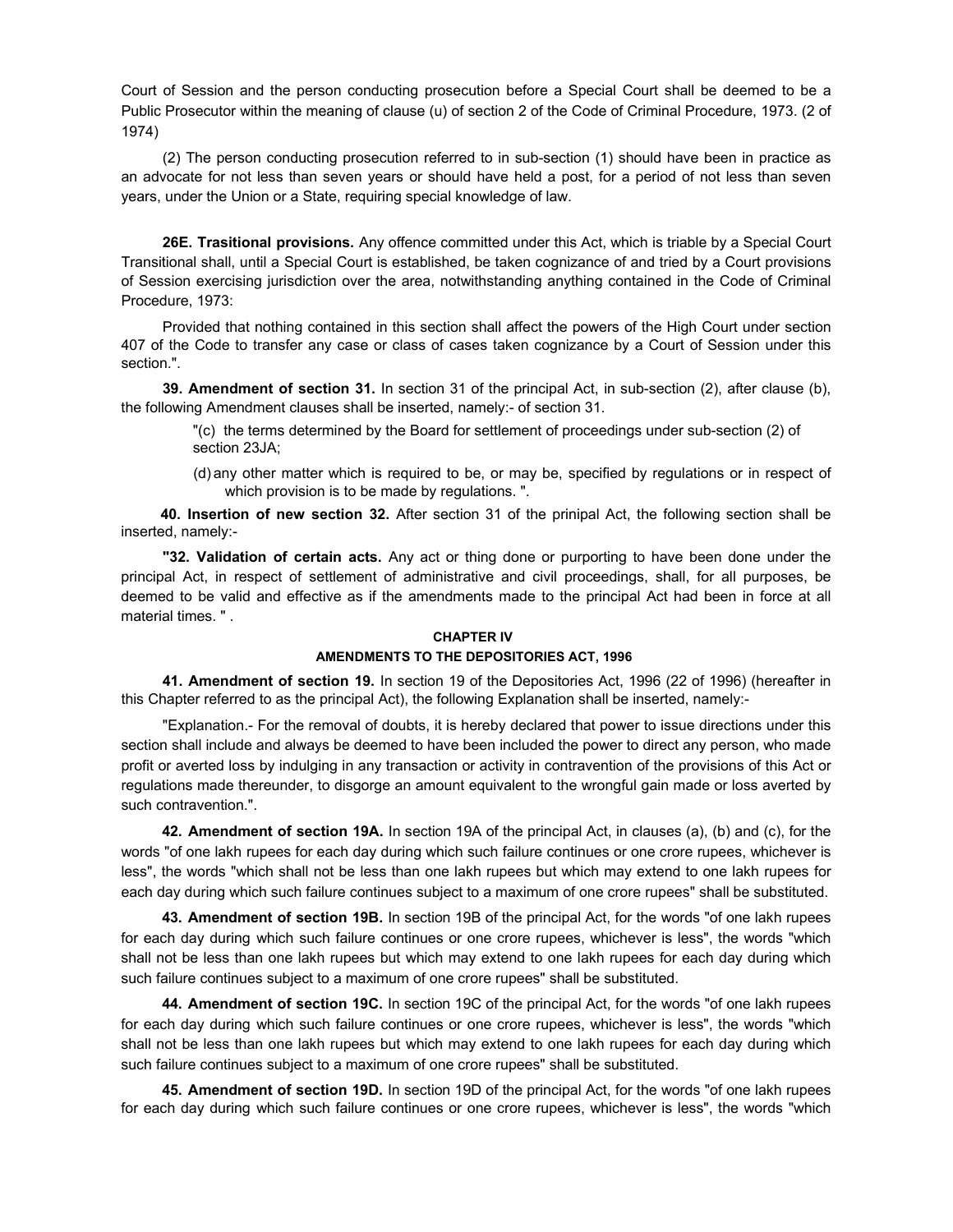shall not be less than one lakh rupees but which may extend to one lakh rupees for each day during which such failure continues subject to a maximum of one crore rupees" shall be substituted.

**46. Amendment of section 19E.** In section 19E of the principal Act, for the words "of one lakh rupees for each day during which such failure continues or one crore rupees, whichever is less", the words "which shall not be less than one lakh rupees but which may extend to one lakh rupees for each day during which such failure continues subject to a maximum of one crore rupees" shall be substituted.

**47. Amendment of section 19F.** In section 19F of the principal Act, for the words "of one lakh rupees for each day during which such failure continues or one crore rupees, whichever is less", the words "which shall not be less than one lakh rupees but which may extend to one lakh rupees for each day during which such failure continues subject to a maximum of one crore rupees" shall be substituted.

**48. Amendment of section 19G.** In section 19G of the principal Act, for the words "liable to a penalty which may extend to one crore rupees", the words" liable to a penalty which shall not be less than one lakh rupees but which may extend to one crore rupees" shall be substituted.

**49. Amendment of section 19H.** In section 19H of the principal Act, after sub-section (2), the following sub-section shall be inserted, namely:--

> "(3) The Board may call for and examine the record of any proceedings under this section and if it considers that the order passed by the adjudicating officer is erroneous to the extent it is not in the interests of the securities market, it may, after making or causing to be made such inquiry as it deems necessary, pass an order enhancing the quantum of penalty, if the circumstances of the case so justify:

Provided that no such order shall be passed unless the person concerned has been given an opportunity of being heard in the matter:

Provided further that nothing contained in this sub-section shall be applicable after an expiry of a period of three months from the date of the order passed by the adjudicating officer or disposal of the appeal under section 23A, whichever is earlier.".

**50. Insertion of new section 19-IA.** After section 19-1 of the principal Act, the following section shall be inserted and shall be deemed to have been inserted with effect from the 20th day of April, 2007, namely:-

**"19-1A. Settlement of Administrative and Civil Proceedings.** (1) Notwithstanding anything contained in any other law for the time being in force, any person, against whom any proceedings have been initiated or may be initiated under section 19 or section 19H, as the case may be, may file an application in writing to the Board proposing for settlement of the proceedings initiated or to be initiated for the alleged defaults.

(2) The Board may, after taking into consideration the nature, gravity and impact of defaults, agree to the proposal for settlement, on payment of such sum by the defaulter or on such other terms as may be determined by the Board in accordance with the regulations made under the Securities and Exchange Board of India Act, 1992. (15 of 1992)

(3) For the purpose of settlement under this section, the procedure as specified by the Board under the Securities and Exchange Board of India Act, 1992 shall apply. (15 of 1992)

 (4) No appeal shall lie under section 23A against any order passed by the Board or the adjudicating officer under this section.".

**51. Insertion of new section 19-IB.** After section 19- IA of the principal Act as so inserted, the following section shall be inserted, namely:-

**'19- lB. Recovery of amounts.** (1) If a person fails to pay the penalty imposed by the adjudicating officer or fails to comply with a direction of disgorgement order issued under section 19 or fails to pay any fees due to the Board, the Recovery Officer may draw up under his signature a statement in the specified form specifying the amount due from the person (such statement being hereafter in this Chapter referred to as certificate) and shall proceed to recover from such person the amount specified in the certificate by one or more of the following modes, namely: -

(a) attachment and sale of the person's movable property;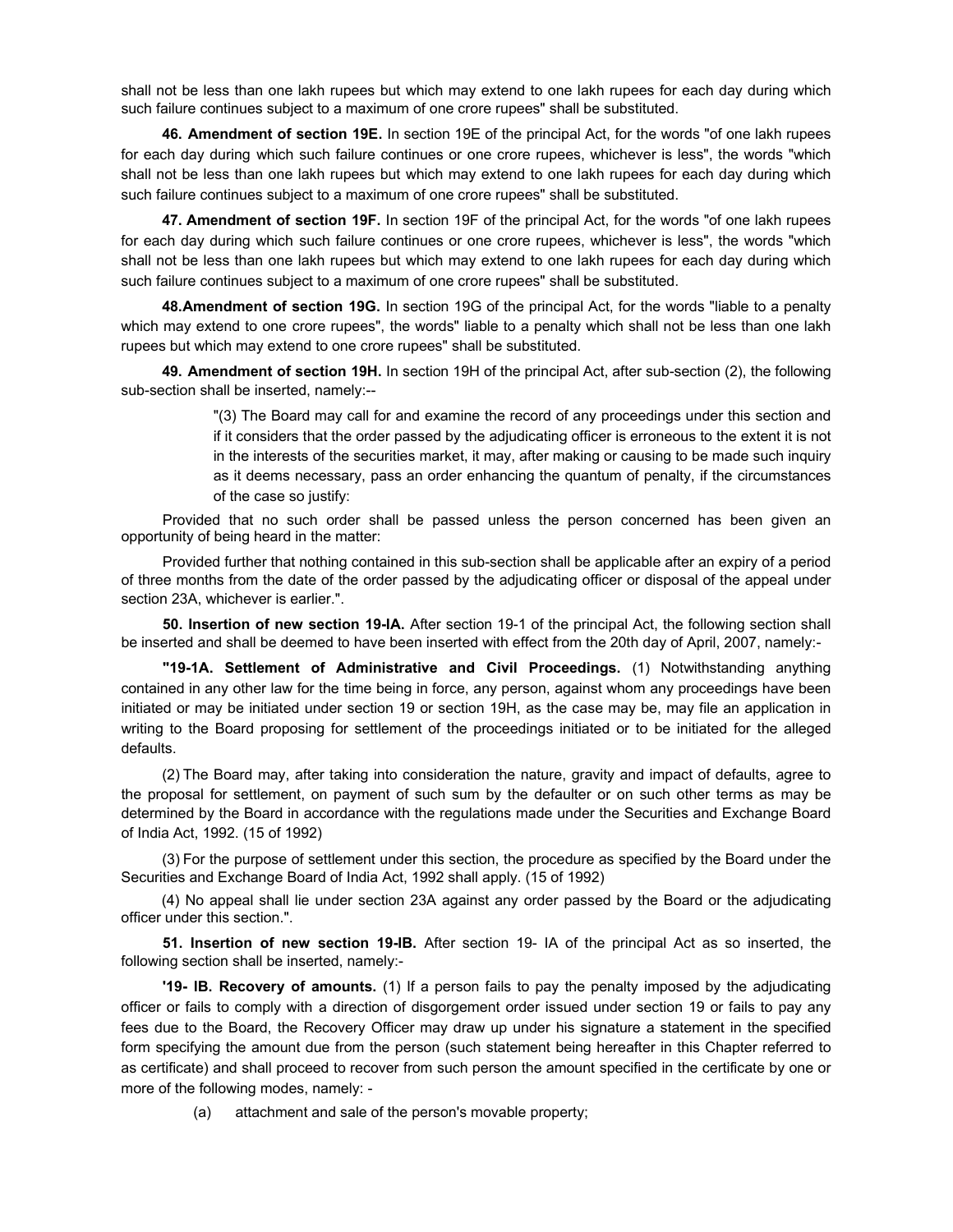- (b) attachment of the person's bank accounts;
- (c) attachment and sale of the person's immovable property;
- (d) arrest of the person and his detention in prison;
- (e) appointing a receiver for the management of the person's movable and immovable properties,

and for this purpose, the provisions of sections 220 to 227, 228A, 229, 232, the Second and Third Schedules to the Income-tax Act, 1961 and the Income-tax (Certificate Proceedings) Rules, 1962, as in force from time to time, in so far as may be, apply with necessary modifications as if the said provisions and the rules thereunder were the provisions of this Act and referred to the amount due under this Act instead of to incometax under the Income-tax Act, 1961. (43 of 1961)

**Explanation 1.-** For the purposes of this sub-section, the person's movable or immovable property or monies held in bank accounts shall include any property or monies held in bank accounts which has been transferred, directly or indirectly on or after the date when the amount specified in certificate had become due, by the person to his spouse or minor child or son's wife or son's minor child, otherwise than for adequate consideration, and which is held by, or stands in the name of, any of the persons aforesaid; and so far as the movable or immovable property or monies held in bank accounts so transferred to his minor child or his son's minor child is concerned, it shall, even after the date of attainment of majority by such minor child or son's minor child, as the case may be, continue to be included in the person's movable or immovable property or monies held in bank accounts for recovering any amount due from the person under this Act.

**Explanation 2.-** Any reference under the provisions of the Second and Third Schedules to the Incometax Act, 1961 (43 of 1961) and the Income-tax (Certificate Proceedings) Rules, 1962 to the assessee shall be construed as a reference to the person specified in the certificate.

**Explanation 3.-** Any reference to appeal in Chapter XVIID and the Second Schedule to the Income-tax Act, 1961, (43 of 1961) shall be construed as a reference to appeal before the Securities Appellate Tribunal under section 23A of this Act.

(2) The Recovery Officer shall be empowered to seek the assistance of the local district administration while exercising the powers under sub-section (1).

(3) Notwithstanding anything contained in any other law for the time being in force, the recovery of amounts by a Recovery Officer under sub-section (1), pursuant to non-compliance with any direction issued by the Board under section 19, shall have precedence over any other claim against such person.

(4) For the purposes of sub-sections (1), (2) and (3), the expression "Recovery Officer" means any officer of the Board who may be authorised, by general or special order in writing, to exercise the powers of a Recovery Officer.

**52. Amendment of section 22.** In section 22 of the principal Act, sub-section (2) shall be omitted.

**53.Insertion of new sections 22C, 22D, 22E, 22F and 22G.** After section 22B of the principal Act, the following sections shall be inserted, namely:-

**"22C. Establishment of Special Courts.** (1) The Central Government may, for the purpose of providing speedy trial of offences under this Act, by notification, establish or designate as many Special Courts as may be necessary.

(2) A Special Court shall consist of a single judge who shall be appointed by the Central Government with the concurrence of the Chief Justice of the High Court within whose jurisdiction the judge to be appointed is working.

(3) A person shall not be qualified for appointment as ajudge ofa Special Court unless he is, immediately before such appointment, holding the office of a Sessions Judge or an Additional Sessions Judge, as the case may be.

**22D. Offences triable by Special Courts.** Notwithstanding anything contained in the Code of Criminal Procedure, 1973, (2 of 1974) all offences under this Act committed prior to the date of commencement of the Securities Laws (Amendment) Act, 2014 or on or after the date of such commencement, shall be taken cognizance of and tried by the Special Court established for the area in which the offence is committed or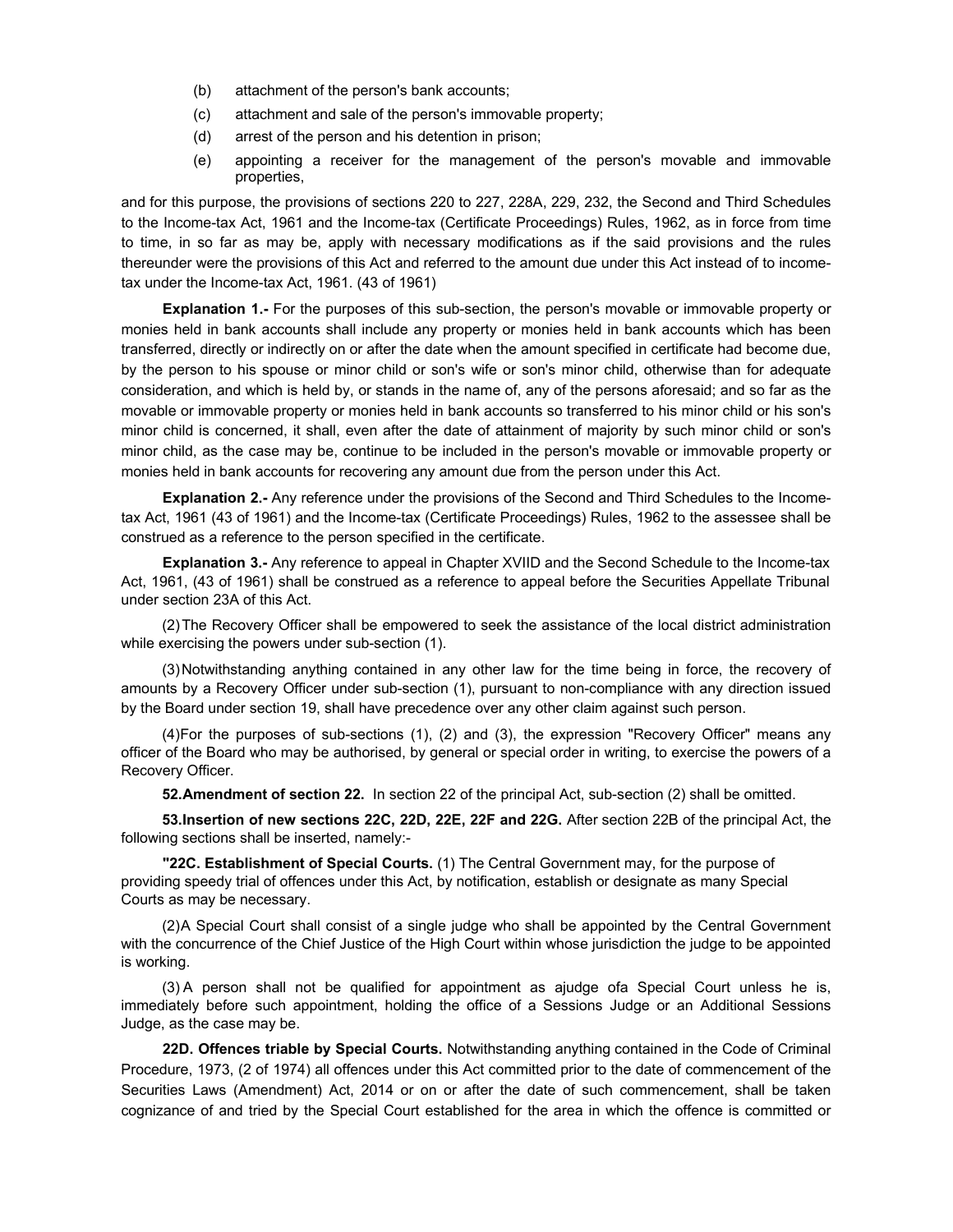where there are more Special Courts than one for such area, by such one of them as may be specified in this behalf by the High Court concerned.

**22E. Appeal and revision.** The High Court may exercise, so far as may be applicable, all the powers conferred by Chapters XXIX and XXX of the Code of Criminal Procedure, 1973 on a (2 of 1974) High Court, as if a Special Court within the local limits of the jurisdiction of the High Court were a Court of Session trying cases within the local limits of the jurisdiction of the High Court.

**22F. Application of Code to proceedings before Special Court.** (1) Save as otherwise provided in this Act, the provisions of the Code of Criminal Procedure, 1973 (2 of 1974) shall apply to the proceedings before a Special Court and for the purposes of the said provisions, the Special Court shall be deemed to be a Court of Session and the person conducting prosecution before a Special Court shall be deemed to be a Public Prosecutor within the meaning of clause (u) of section 2 of the Code of Criminal Procedure, 1973.

(2) The person conducting prosecution referred to in sub-section (1) should have been in practice as an advocate for not less than seven years or should have held a post, for a period of not less than seven years, under the Union or a State, requiring special knowledge of law.

**22G. Transitional provisions.** Any offence committed under this Act, which is triable by a Special Court shall, until a Special Court is established, be taken cognizance of and tried by a Court of Session exercising jurisdiction over the area, notwithstanding anything contained in the Code of Criminal Procedure, 1973: (2 of 1974)

Provided that nothing contained in this section shall affect the powers of the High Court under section 407 of the Code to transfer any case or class of cases taken cognizance by a Court of Session under this section.".

**54. Amendment of section 23A.** In section 23A of the principal Act, sub-section (2) shall be omitted.

**55.Amendment of section 25.** In section 25 of the principal Act, in sub-section (2), after clause (g), the following clauses shall be inserted, namely:-

"(h) the terms determined by the Board for settlement of proceedings under sub-section (2) of section 19-IA;

- (i) any other matter which is required to be, or may be, specified by regulations or in respect of which provision to be made by regulations.".
- **56. Insertion of new section 30A.** After section 30 of the principal Act, the following section shall be inserted, namely:-

**"30A. Validation of certain acts.** Any act or thing done or purporting to have been done under the principal Act, in respect of settlement of administrative and civil proceedings, shall, for all purposes, be deemed to be valid and effective as if the amendments made to the principal Act had been in force at all material times. " .

**57. Ord. 2 of 2014.** Notwithstanding the fact that the Securities Laws (Amendment) Ordinance, 2014 Validation has ceased to operate, anything done or any action taken or purported to have been done or and savings. taken under the provisions of the said Ordinance shall be deemed to have been done or taken under the corresponding provisions of this Act as if such provisions had been in force at all material times.

> **DR. SANJAY SINGH,** Secretary to the Govt. of India.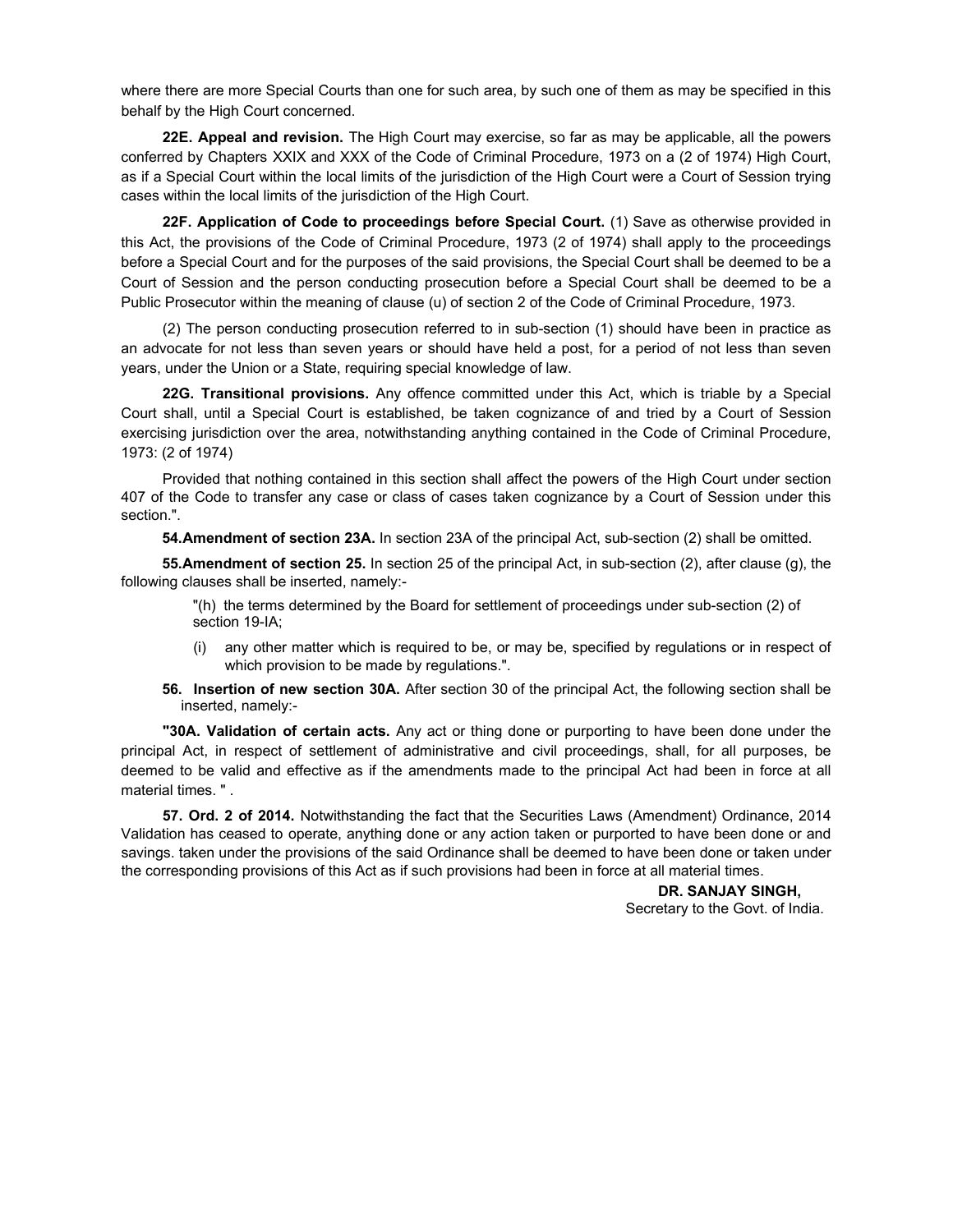# **CORRIGENDA**

In the Andhra Pradesh Reorganisation Act, 2014 (6 of20 14) as published in the Gazette of India, Extraordinary, Part II, Section 1, Issue No.6, dated the 1st March, 2014,-

| Page<br>No.                        | Column                  | Line(s)<br>No. | for                                                                            | Read                                                                  |
|------------------------------------|-------------------------|----------------|--------------------------------------------------------------------------------|-----------------------------------------------------------------------|
| $\overline{\mathbf{c}}$<br>5<br>21 |                         | 28<br>10<br>41 | "Rangareddi"<br>"sub-section (1)"<br>"terms clause"                            | "Ranga Reddy"<br>"sub-section (1) of section 17"<br>"terms of clause" |
| 25                                 |                         | 3              | "oppointed"                                                                    | "appointed"                                                           |
| 26                                 |                         | 19             | "section 102"                                                                  | "section 101"                                                         |
| 28<br>36                           | 1                       | 25<br>32       | "2014"<br>"129. Pulivendla"                                                    | "2013"<br>"129. Pulivendula,"                                         |
| 36                                 | $\overline{c}$          | 32             | "Pulivendla;"                                                                  | "Pulivendula, "                                                       |
| 39                                 | $\overline{\mathbf{c}}$ | 21             | "47-Mandapeta."                                                                | "48- Mandapeta."                                                      |
| 40                                 | $\overline{2}$          | 5              | "129- Pulivendla"                                                              | "129-Pulivendula"                                                     |
| 42<br>46                           | 1 and $2$               | 11<br>34, 35   | "5-DISTRICT: RANGAREDDI"<br>"4. NIZAMABAD 1-Armur,<br>2-Bodhan                 | "5-DISTRICT: RANGA REDDY"<br>"4. NIZAMABAD 11-Armur,<br>12-Bodhan     |
|                                    |                         |                | 3-Nizamabad (Urban), 4-<br>Nizamabad<br>(Rural), 5-Balkonda, 6-Koratla         | 17-Nizamabad (Urban),                                                 |
|                                    |                         |                | and                                                                            | 18-Nizamabad                                                          |
|                                    |                         |                |                                                                                | (Rural), 19-Balkonda, 20-Koratla                                      |
|                                    |                         |                | 7-Jagtial."                                                                    | and                                                                   |
|                                    |                         |                | "6. MEDAK 8-Siddipet, 9-                                                       | 21-Jagtial."<br>"6. MEDAK 33-Siddipet, 34-                            |
| 46                                 | 1 and $2$               | 38 to 42       | Medak,                                                                         | Medak,                                                                |
|                                    |                         |                | 10-Narsapur, 11-Sangareddy,<br>12-Patancheru, 13-Dubbak                        | 37-Narsapur, 39-Sangareddy,                                           |
|                                    |                         |                | and                                                                            | 40-Patancheru, 41-Dubbak and                                          |
|                                    |                         |                | 14-Gajwel.                                                                     | 42-Gajwel.                                                            |
|                                    |                         |                | 7. MALKAJGIRI 15-Medchal,                                                      | 7. MALKAJGIRI 43-Medchal,                                             |
|                                    |                         |                | 16-Malkajgiri, 17-Qutbullapur,                                                 | 44-Malkajgiri, 45-Qutbullapur,                                        |
|                                    |                         |                | 18-Kukatpalle, 19-Uppal,<br>20-Lal Bahadur Nagar and<br>21-Secunderabad Cantt. | 46-Kukatpalle, 47-Uppal,<br>49-Lal Bahadur Nagar and                  |
|                                    |                         |                | $(SC)$ ."<br>"9. HYDERABAD 22-                                                 | 71-Secunderabad Cantt. (SC)."                                         |
| 46                                 | 1 and $2$               | 45 to 49       | Malakpet,                                                                      | "9. HYDERABAD 58-Malakpet,                                            |
|                                    |                         |                | 23-Karwan, 24-Goshamahal,                                                      | 64-Karwan, 65-Goshamahal,                                             |
|                                    |                         |                | 25-Charminar, 26-                                                              | 66-Charminar, 67-                                                     |
|                                    |                         |                | Chandrayangutta,                                                               | Chandrayangutta,                                                      |
|                                    |                         |                | 27-Yakutpura and 28-<br>Bahadurpura.                                           | 68- Yakutpura and 69-<br>Bahadurpura.                                 |
|                                    |                         |                | 10. CHEVELLA 29-                                                               |                                                                       |
|                                    |                         |                | Maheswaram,                                                                    | 10. CHEVELLA 50-Maheswaram,                                           |
|                                    |                         |                | 30-Rajendranagar,                                                              | 51-Rajendranagar,                                                     |
|                                    |                         |                | 31-Serilingampally,<br>32-Chevella (SC), 33-Pargi,                             | 52-Serilingampally,<br>53-Chevella (SC), 54-Pargi,                    |
|                                    |                         |                | 34-Vicarabad(SC) and 35-                                                       | 55-Vicarabad(SC) and 56-                                              |
|                                    |                         |                | Tandur."                                                                       | Tandur."                                                              |
| 47                                 | 1 and $2$               | $2$ to 4       | "11. MAHBUBNAGAR                                                               | "11. MAHBUBNAGAR                                                      |
|                                    |                         |                | 36-Kodangal,                                                                   | 72-Kodangal,                                                          |
|                                    |                         |                | 37-Narayanpet, 38-<br>Mahbubnagar,                                             | 73-Narayanpet,                                                        |
|                                    |                         |                | 39-Jadcherla, 40-Devarkadra,<br>41-Makthal and 42-                             | 74-Mahbubnagar,                                                       |
|                                    |                         |                | Shadnagar."                                                                    | 75-Jadcherla, 76-Devarkadra,<br>77-Makthal and                        |
|                                    |                         |                |                                                                                | 84-Shadnagar."                                                        |
| 47                                 | land 2                  | 8 to 10        | "13. NALGONDA 43-                                                              | "13. NALGONDA                                                         |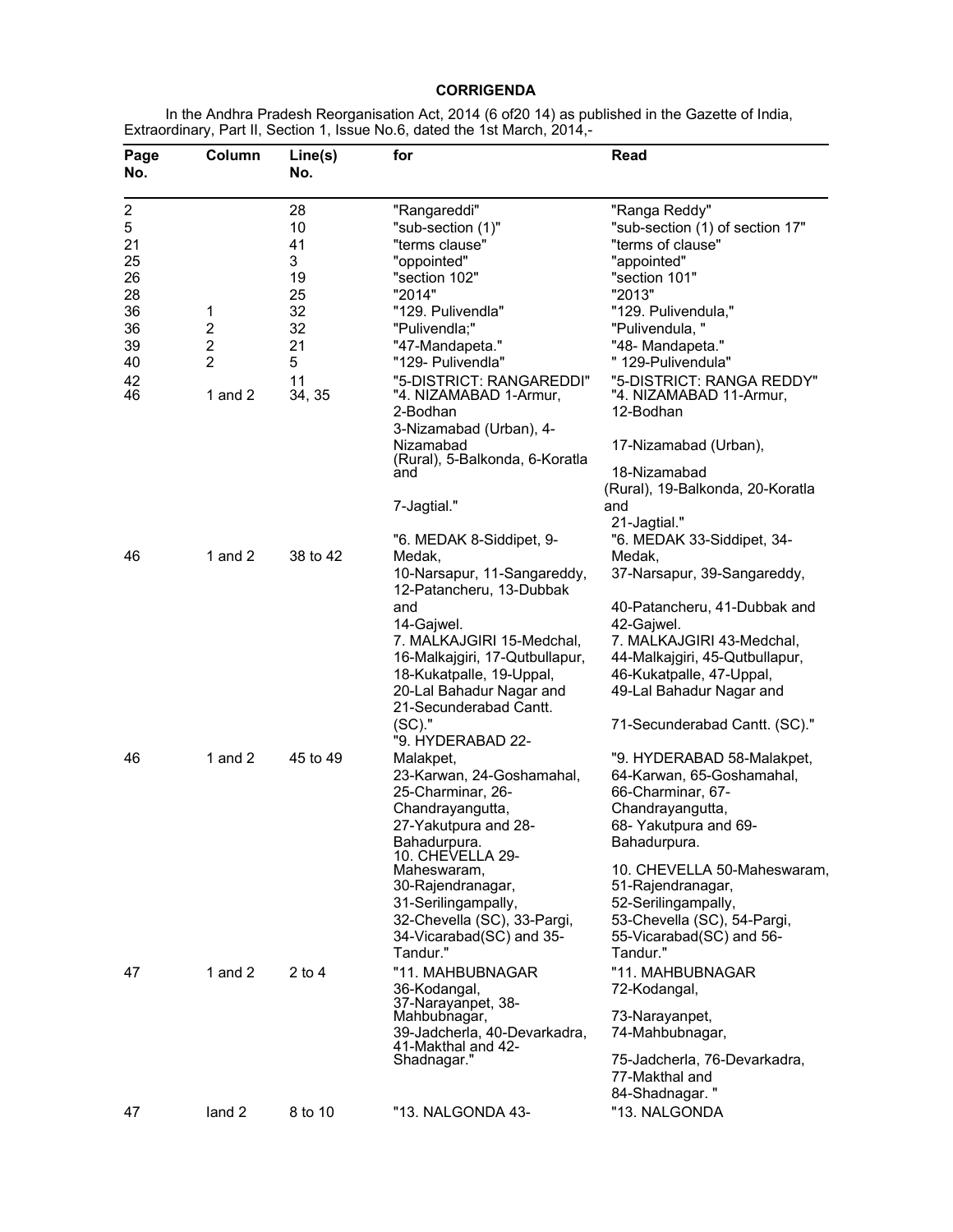|    |         |          | Devarakonda<br>(ST), 44-Nagarjuna Sagar, 45-                                                                                                                                |                                                                                                                                                                                     |
|----|---------|----------|-----------------------------------------------------------------------------------------------------------------------------------------------------------------------------|-------------------------------------------------------------------------------------------------------------------------------------------------------------------------------------|
|    |         |          | Mirva-<br>laguda, 46-Huzurnagar, 47-<br>Kodad,<br>48-Suryapet and 49-                                                                                                       | 86-Devarakonda (ST),<br>87-Nagarjuna Sagar,                                                                                                                                         |
|    |         |          | Nalgonda."                                                                                                                                                                  | 88-Miryalaguda,<br>89-Huzurnagar, 90-Kodad,<br>91-Suryapet and<br>92-Nalgonda."                                                                                                     |
| 47 | 1 and 2 | 14 to 16 | "15. WARANGAL (SC)<br>50-Ghanpur (Station) (SC).<br>51-Palakurthi,<br>52-Parkal,<br>53-Warangal West,<br>54- Warangal East,<br>55-Wardhannapet (SC) and<br>56-Bhupalpalle." | "15. WARANGAL (SC)<br>99-Ghanpur (Station) (SC),<br>100-Palakurthi,<br>104-Parkal,<br>105- Warangal West,<br>106- Warangal East,<br>107-Wardhannapet (SC) and<br>108-Bhupalpalle. " |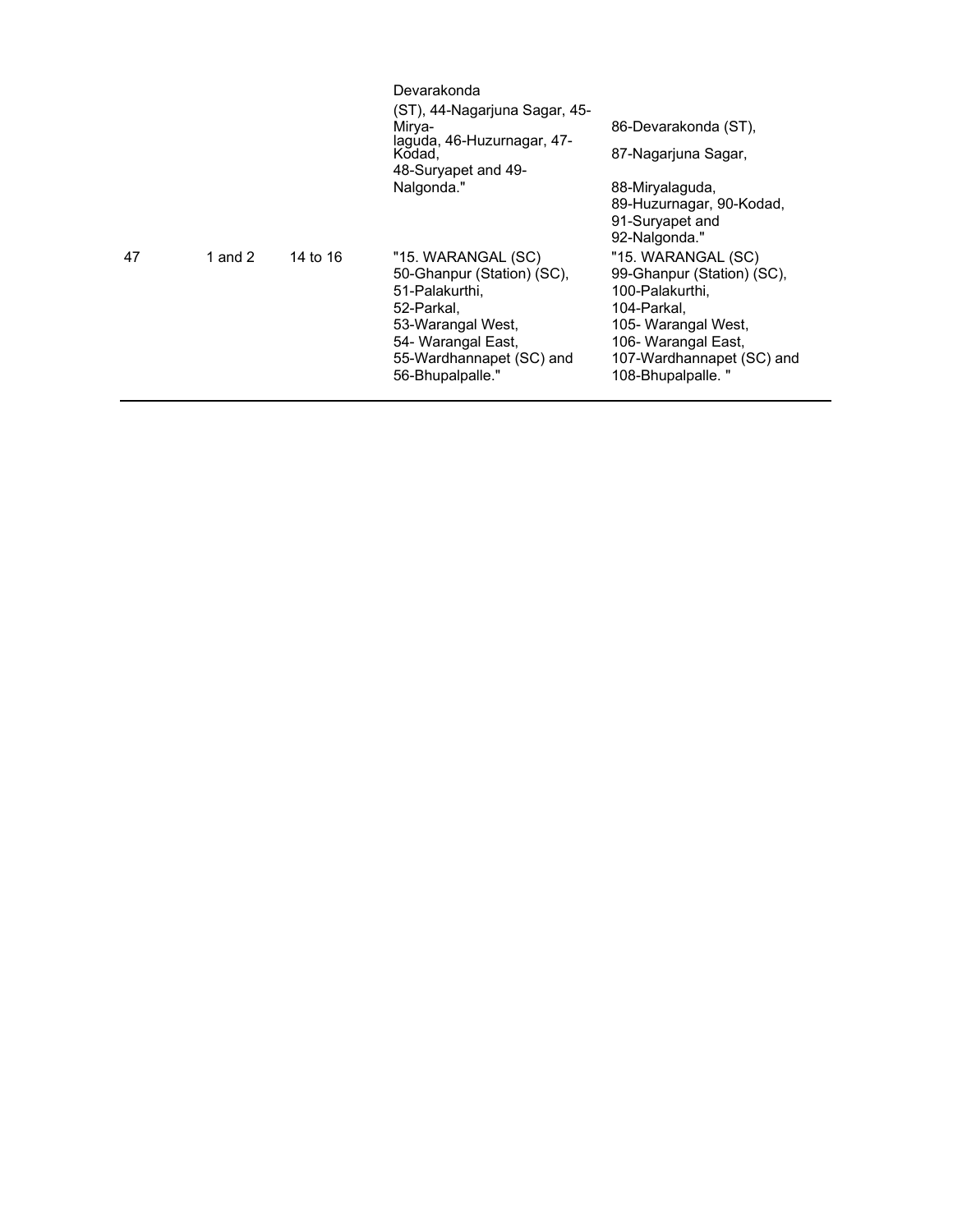| Page<br>No. | Column         | Line(s)<br>No. | for                               | Read                                |
|-------------|----------------|----------------|-----------------------------------|-------------------------------------|
| 47          | I and 2        | 20 to 22       | "17. Khammam<br>57-Khammam,       | "17. Khammam<br>112-Khammam,        |
|             |                |                | 58-Palair, 59-Madhira<br>$(SC)$ , | 113-Palair, 114-Madhira<br>$(SC)$ , |
|             |                |                | 60-Wyra (ST), 61-Sathupalle       | 115-Wyra (ST),                      |
|             |                |                | $(SC)$ ,<br>62-Kothagudem and 63- | 116-Sathupalle (SC),                |
|             |                |                | Aswaraopeta                       | 117 - Kothagudem and                |
|             |                |                | (ST)."                            | 118-Aswaraopeta                     |
|             |                |                |                                   | (ST)."                              |
|             |                |                |                                   | "Prakasam- Nellore-                 |
| 48          | $\overline{2}$ | 30             | "Prakasam-N ellore-Chittor"       | Chittoor"                           |
| 53          |                | 15             | "Holya"                           | "Holva"                             |
| 59          | 3              | 17             | "Prishrama"                       | "Parishrama"                        |
| 59          | 3              | 21             | "Prishrama"                       | "Parishrama"                        |
| 60          | 3              | 26             | "Chaitniyapuri"                   | "Chaitanyapuri"                     |
| 61          | 3              | 13             | "Sankeshamma"                     | "Samkshema"                         |
| 61          | 3              | 18             | "Sankeshamma"                     | "Samkshema"                         |
| 61          | 3              | 45             | "Mehadipatnam"                    | "Mehdipatnam"                       |
| 62          | $\overline{c}$ | 38             | "Paarisharamika"                  | "Paarishramika"                     |
| 63          | $\overline{c}$ | 3 and 4        |                                   | Omit "to be added"                  |
| 63          | 3              | 26             | "lance"                           | "Lane"                              |
| 63          | 3              | 33             | "50028"                           | "500028"                            |
| 63          | 3              | 34             | "Sakshema"                        | "Samkshema"                         |
| 64          | 3              | $\overline{2}$ | "Sakshema"                        | "Samkshema"                         |
|             |                |                |                                   | "Andhra Pradesh                     |
| 64          | $\overline{2}$ | 11             | "Andhra Pradesh Sagar"            | Sagara                              |
|             |                |                |                                   | (Uppara)"                           |
|             |                |                |                                   | "Andhra Pradesh                     |
| 64          | $\overline{2}$ | 14             | "Andhra Pradesh Valmiki"          | Valmikil                            |
|             |                |                |                                   | Boya"                               |
|             |                |                |                                   | "Andhra Pradesh                     |
| 64          | $\overline{2}$ | 17             | "Andhra Pradesh Balija"           | Krishna                             |
|             |                |                |                                   | Balija, Poosala"                    |
|             |                |                |                                   | "Andhra Pradesh                     |
| 64          | 2              | 20             | "Andhra Pradesh Batraja"          | Bhattraja"                          |
|             |                |                | "Co-operative Societies           |                                     |
| 64          | 2              | 24             | Federation                        | "Finance Corporation"               |
|             |                |                | Ltd."                             |                                     |
|             |                |                |                                   | "Andhra Pradesh                     |
| 64          | $\overline{2}$ | 26             | "Andhra Pradesh Kummari"          | Kummari                             |
|             |                |                |                                   | Salivahana"                         |
| 64          | $\overline{2}$ | 29 and         | "Andhra Pradesh                   | "Andhra Pradesh State               |
|             |                | 30             | Vishwabrahmana                    | Vishwabrahmana                      |
|             |                |                | Co-operative Societies            | Co-operative                        |
|             |                |                | Federation                        | Corproation                         |
|             |                |                | Ltd."                             | Ltd."                               |
| 65          |                | $\overline{2}$ | "Rangareddy"                      | "Ranga Reddy"                       |
| 65          |                | 22             | "Rangareddi"                      | "Ranga Reddy"                       |
| 66          |                | 32             | "Secundrabad"                     | "Secunderabad"                      |
| 67          |                | 13             | "Hyderbad"                        | "Hyderabad"                         |
| 71          |                | 6              | "within period"                   | "within a period".                  |